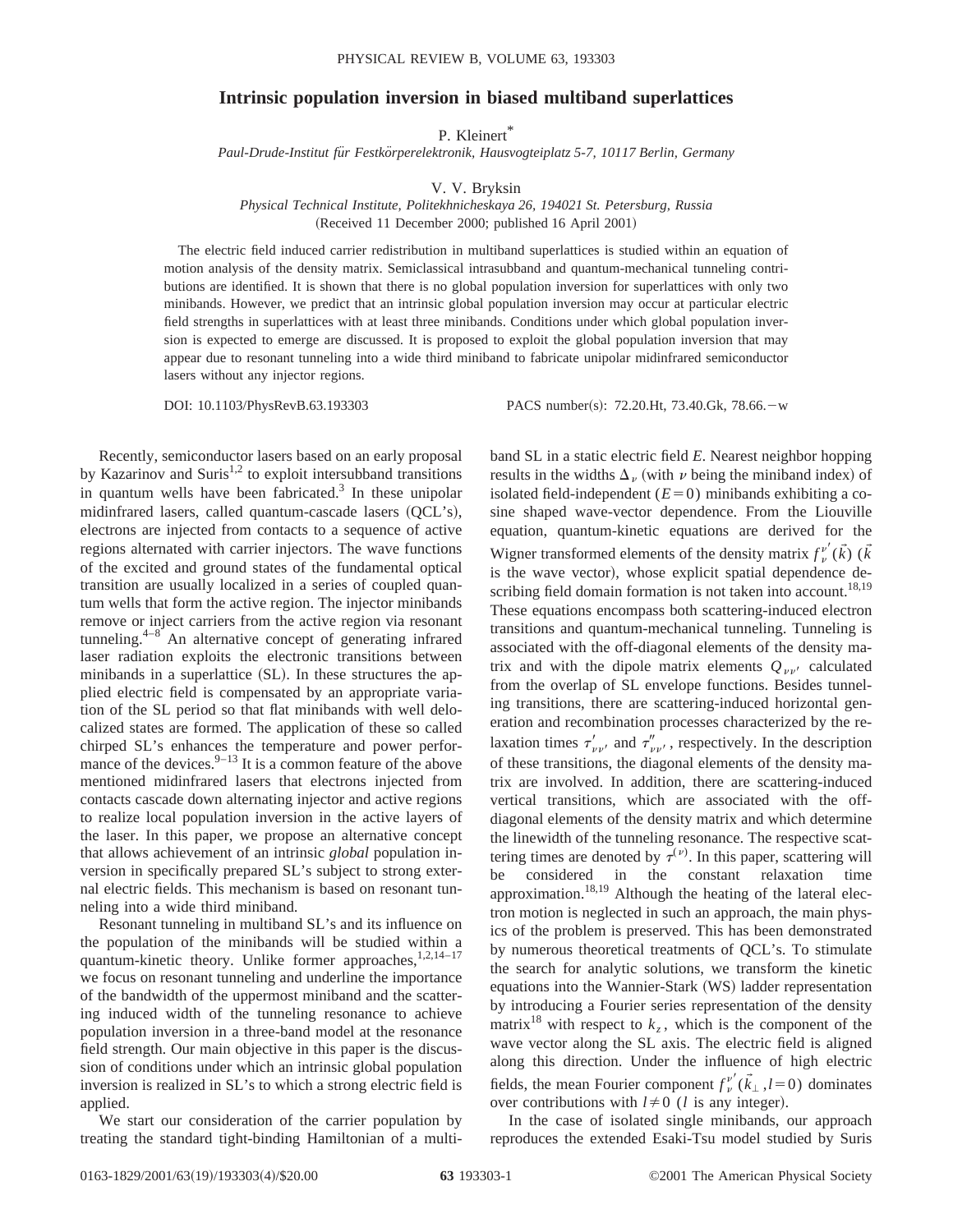and Shchamkhalova.20 It is known that this model is able to describe the general features observed in optical and transport measurements.

In order to study resonant tunneling, let us first treat a simple two-band model. Under the assumption that at high electric fields the carriers are strongly localized in single wells  $[f^{\nu}_{\nu}(\vec{k}_{\perp}, l \neq 0) \ll f^{\nu}_{\nu}(\vec{k}_{\perp}, l=0)]$ , we obtain the following analytical result for the occupation probability  $f_2$  $=\sum_{\vec{k}\perp} f_2^2(\vec{k}_\perp,0)$  of the upper miniband:

$$
f_2 = \frac{2\Omega^2 \tau^{(1)} A_{12} + 1/\tau'_{12}}{4\Omega^2 \tau^{(1)} A_{12} + 1/\tau'_{12} + 1/\tau''_{21}},
$$
(1)

where  $\Omega = eEd/\hbar$  is the Bloch frequency of a SL with the period  $d$  and  $A_{12}$  is a field-dependent function that describes the tunneling resonances,

$$
A_{12} = \left(\frac{Q_{12}}{d}\right)^2 \sum_{l=-\infty}^{\infty} \frac{q_{12}(l)^2}{(l\Omega \tau^{(1)} - \omega_{21} \tau^{(1)})^2 + 1}.
$$
 (2)

The matrix element  $q_{12}(l)$  given by

$$
q_{12}(l) = J_l \left( \frac{\Delta_1 + \Delta_2}{2\hbar \Omega} \right) \tag{3}
$$

exhibits an oscillatory field dependence according to the Bessel function  $J_l$ . In the absence of thermal generation  $(\tau'_{12} \rightarrow \infty)$  and under the condition  $f_2 \ll 1$ , Eqs. (1)–(3) lead to the result  $f_2 \approx 2\Omega^2 \tau^{(1)} \tau_{21}'' A_{12}$ , which was already derived and discussed previously.<sup>18</sup> Here we are more interested in the case when the occupation of the different minibands  $f_2$ and  $f_1 = 1 - f_2$  becomes comparable in magnitude. According to Eq.  $(2)$ , the tunneling resonance appears when the centers of the minibands are aligned, i.e., when  $l\hbar\Omega$  $= \hbar \omega_{21} = \varepsilon_{g1} + (\Delta_1 + \Delta_2)/2$ , where  $\varepsilon_{g1}$  denotes the gap between the minibands. The width of the resonance is scattering mediated only via  $\tau^{(1)}$ . The absence of an intrinsic tunneling time implies that the tunneling resonance will become arbitrarily sharp when scattering processes are switched off. In contrast, in SL's with narrow minibands  $(\Delta_i \rightarrow 0)$ , when tunneling is increasingly hindered by thick potential barriers, only the  $l=0$  component of  $q_{12}(l)$  survives, and the tunneling resonance disappears. The most important conclusion from Eq.  $(1)$  is that there is no global population inversion in a model with two minibands  $(f_2<0.5$  because recombination is always faster than generation  $\tau''_1 < \tau'_1$ ). This result, which is in conflict with the assertion made by Kazarinov and Suris, $2$  is confirmed by an exact numerical solution of the kinetic equations. In this numerical study field-induced resonance tunneling is treated exactly. An example of the numerically calculated field-dependent miniband occupations is shown in Fig. 1. The dashed line has been calculated from Eqs. (1)–(3). Sharp tunneling resonances occur at  $\omega_{21}$  and  $\omega_{21}/2$ . For the set of parameters used, the occupation of the upper miniband reaches nearly its maximal value of 0.5 at the resonance  $\Omega = \omega_{21}$ . The weaker tunneling resonance at  $\Omega = \omega_{21}/2$  is due to tunneling between next-nearest WS levels. The exact numerical solution of the kinetic equation,



FIG. 1. Occupation probability  $f_1$  ( $f_2$ ) of the lower (upper) miniband as a function of the electric field strength for  $\Delta_1$ = 2 meV,  $\Delta_2$ =80 meV, and  $\varepsilon_g$ =100 meV. For the tunneling times  $\tau^{(1)}$  and  $\tau_{21}^{\prime\prime}$  we used 1 ps. The scattering time  $\tau_{12}^{\prime}$  for carrier generation was determined via the principle of detailed balance at  $T=300$  K. The dashed line has been calculated from Eqs.  $(1)-(3)$ . The thin solid line is the result for narrow minibands  $(\Delta_1, \Delta_2)$  $\rightarrow$ 0) and the thick solid line exhibits the exact result. The intrasubband scattering times  $\tau_1$  and  $\tau_2$  are needed for the exact numerical calculation. As an example, we used  $\tau_1 = 0.2$  ps and  $\tau_2 = 0.7$  ps. An estimate for the dipole matrix element was obtained from a quantum well with infinitely high barriers ( $|Q_{12}|/d=1/2\pi$ ). The SL period is  $d=10$  nm. The inset illustrates the periodic potential.

shown by the thick solid line, exhibits quite similar behavior. The main discrepancy between the analytical result (dashed line) and the exact numerical data (thick solid line) consists in a renormalization of the tunneling resonance position at  $\Omega = \omega_{21}$  due to transitions between different WS levels described by  $f^{\nu'}_{\nu}(\vec{k}_{\perp}, l \neq 0)$ . In the limit of narrow minibands  $(\Delta_1, \Delta_2 \rightarrow 0)$ , the tunneling resonances completely disappear as shown by the thin solid line.

In contrast to the two-band model, a SL with at least three minibands may exhibit an intrinsic global population inversion. As an example, let us consider a SL made of a 2 nm thick, 250 meV high barrier surrounded by 5 nm thick barriers the height of which amounts to 50 meV. These symmetric barriers are separated by 8 nm thick wells. The energy dispersion relation of this SL model calculated at vanishing electric fields  $(E=0)$  is shown in Fig. 2. Three minibands are formed, the dispersion relations of which are approximated in our calculation by cosine functions. The derivation of kinetic equations for the SL with three minibands is straightforward and follows the same line of argument as in Ref. 18. For the three-band model, the set of coupled kinetic equations enlarges considerably, and it is difficult to derive analytical solutions that cover a large interval of the electric field strength. Nevertheless, we can simplify the treatment of resonant tunneling by taking into account the fact that in the most interesting high field region and under the condition  $\varepsilon_{qi} \gtrsim \Delta_i$  the transitions between different Stark ladder states play only a minor role  $\left[f_{\nu}^{\nu}(l \neq 0) \ll f_{\nu}^{\nu}(l=0)\right]$  with  $f_{\nu}^{\nu}(l)$  $=\sum_{\vec{k}_{\perp}}f^{\nu}_{\nu}(\vec{k}_{\perp},l).$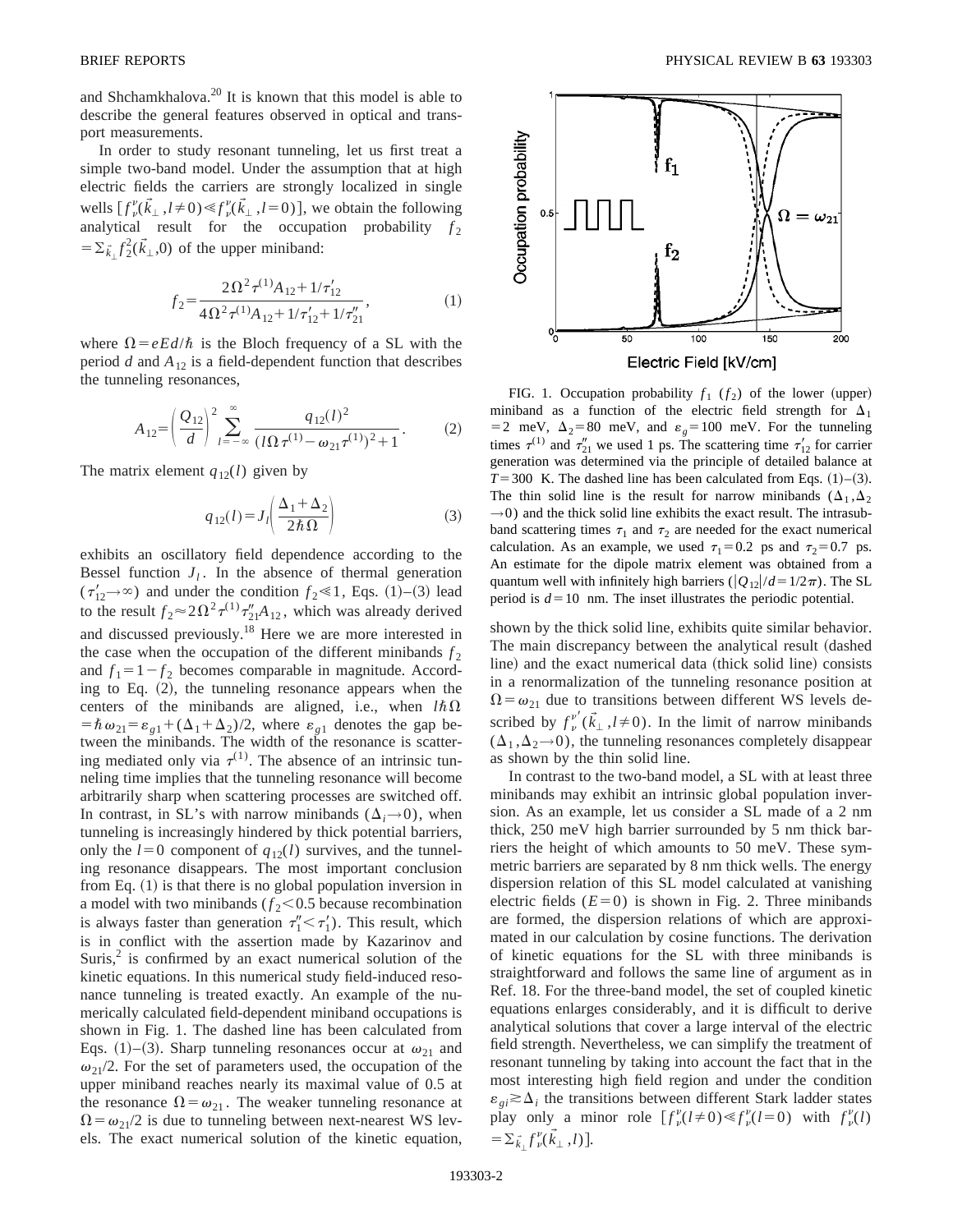

FIG. 2. Energy dispersion relation for a SL with an 8 nm thick well and a barrier that consists of three blocks:  $(1)$  5 nm, 50 meV,  $(2)$  2 nm, 250 meV, and  $(3)$  5 nm, 50 meV. The energy gaps and miniband widths are indicated on the right hand side.

Figure 3 shows an example of the field-dependent carrier redistribution for a SL with three minibands as numerically calculated from the coupled set of kinetic equations. The unbiased SL is characterized by the energy dispersion relation shown in Fig. 2. The redistribution of carriers exhibits a dramatic field dependence at 58 kV/cm, where the lowest and uppermost WS levels of adjacent wells are aligned to each other by the electric field. Resonant tunneling leads to a



FIG. 3. Field dependence of the occupation probabilities  $f_i(f_1)$  $f_1 + f_2 + f_3 = 1$  for a superlattice with three minibands. The SL at zero bias is characterized by the energy dispersion relation shown in Fig. 2, from which the energy gaps and miniband widths are obtained ( $\varepsilon_{g1}$ =50 meV,  $\varepsilon_{g2}$ =35 meV,  $\Delta_1$ =2 meV,  $\Delta_2$ =12 meV, and  $\Delta_3$ =37 meV). It is assumed that the scattering times for vertical transitions, which determine the width of the tunneling resonance, are all equal ( $\tau^{(1)} = \tau^{(2)} = \tau^{(3)} = 1$  ps). Furthermore, we used the following relaxation times for carrier recombination:  $\tau''_{21} = \tau''_{31}$  $=1$  ps and  $\tau''_{32} = 0.1$  ps. The lattice temperature is 300 K. The thin vertical line indicates the position of the tunneling resonance  $(\Omega)$  $(\omega_{31})$  at which population inversion occurs between the lowest miniband and the first band of excited states. The inset illustrates the periodic potential.

population inversion between the occupations  $f_1 = f_1^1(l=0)$ and  $f_2 = f_2^2(l=0)$ . The resonance condition  $\hbar\Omega = \hbar \omega_{31}$  $= \varepsilon_{g1} + \varepsilon_{g2} + \Delta_2 + (\Delta_1 + \Delta_3)/2$  implies that resonant tunneling occurs when the centers of the first and third minibands are aligned. Another interesting observation is that the width of the tunneling resonance is not directly related to the widths of the minibands involved. In fact, there is no intrinsic tunneling time. The width of the tunneling resonance is induced by scattering. A second tunneling resonance occurs at 29 kV/cm, when the first and third WS levels of nextnearest neighbors are aligned by the electric field  $(\Omega)$  $=\omega_{31}/2$ ). This pronounced resonance does not give rise to any population inversion for realistic parameter sets.

To better understand the conditions that lead to the population inversion, let us derive analytical results valid in the vicinity of the tunneling resonance. For electric fields satisfying the resonance condition  $\Omega \approx \omega_{31}$  and neglecting the small contributions due to carrier generation, we obtain from the kinetic equations the solution  $f_2 = f_3 \tau_{21}^{\prime\prime} / \tau_{32}^{\prime\prime}$ ,  $f_1 + f_2$  $f_3 = 1$ , and

$$
f_2 = \frac{\tau_{21}''}{\tau_{32}''} \frac{2\Omega^2 \tau^{(2)} A_{13}}{2\Omega^2 \tau^{(2)} (2 + \tau_{21}'' / \tau_{32}'') A_{13} + 1/\tau_{31}'' + 1/\tau_{32}''},
$$
 (4)

where  $A_{13}$  is given by Eq. (2) with  $Q_{12}$ ,  $q_{12}$ ,  $\omega_{21}$ , and  $\tau^{(1)}$ being replaced by  $Q_{13}$ ,  $q_{13}$ ,  $\omega_{31}$ , and  $\tau^{(2)}$ , respectively. The field-dependent function  $q_{13}$  is expressed by the Bessel function

$$
q_{13}(l) = J_l \left( \frac{\Delta_3 - \Delta_1}{2\hbar \Omega} \right). \tag{5}
$$

From the analytical solution of the kinetic equations, we obtain that an intrinsic global population inversion  $(f_2 > f_1)$ occurs when the following inequality is satisfied:

$$
\frac{1}{\tau_{31}''} + \frac{1}{\tau_{32}''} < 2\left(\frac{Q_{13}}{d}\right)^2 \omega_{31}^2 \tau^{(2)} \left(\frac{\tau_{21}''}{\tau_{32}''} - 1\right) J_1 \left(\frac{\Delta_3 - \Delta_1}{2\hbar \omega_{31}}\right)^2. \tag{6}
$$

Physically it is evident that the occurrence of the inversion requires  $\tau_{21}'' > \tau_{32}''$ , which means that carriers quickly vacate the uppermost miniband via an effective scattering channel (e.g., via longitudinal optical phonon emission), whereas the subsequent recombination to the ground state proceeds more slowly. Similarly, the occupation of the excited states could be inverted at the resonance field strength when the second subband is emptied faster than the third one ( $\tau''_{32} > \tau''_{21}$ ). This is the most important criterion for the appearance of population inversion. However, as seen from Eq.  $(6)$ , this condition is not sufficient. In narrow band SL's ( $|\Delta_3 - \Delta_1| \rightarrow 0$ ), an intrinsic global population inversion cannot occur because the value of the Bessel function goes to zero. This simply means that tunneling becomes ineffective in the sequential tunneling limit  $(|\Delta_3 - \Delta_1|/2\hbar \omega_{31} \le 1)$ . According to Eq. (6), a wide uppermost miniband favors population inversion due to resonant tunneling. To our knowledge, this is an essential criterion for the design of injectorless QCL's based on an intrinsic global population inversion due to resonant tunnel